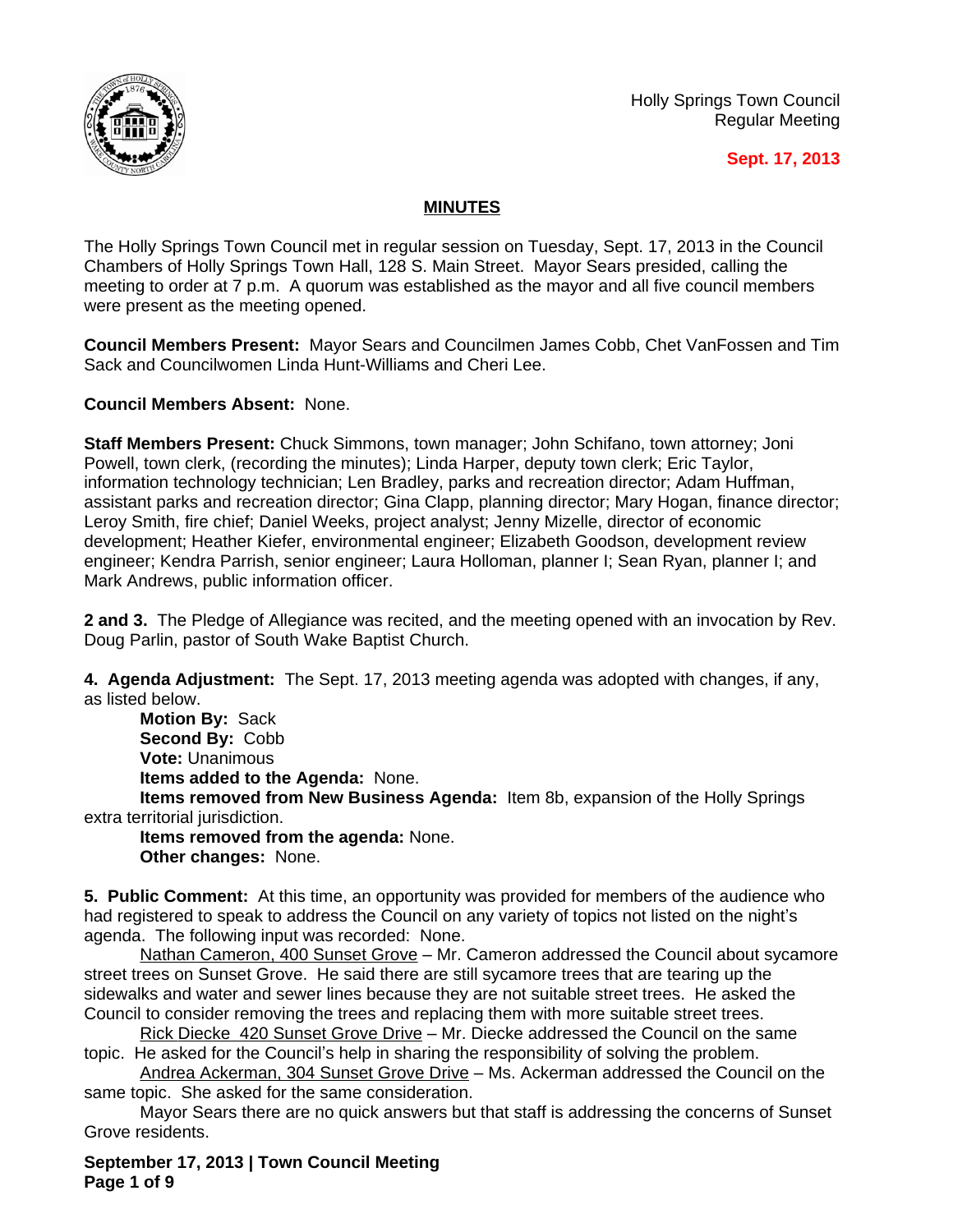**6a. Public Hearing: Unified Development Ordinance Amendment 13-UDO-05 -** Ms. Holloman and Mr. Ryan addressed this topic, a running list of UDO amendments. Ms. Holloman said that twice a year, the departments of planning and zoning and engineering evaluate the Unified Development Ordinance and bring forward a series of amendments to the Town's development regulations and requirements. These amendments result as interpretation issues arise, new or modified regulations are suggested for development within the Town's corporate limits and Extraterritorial Jurisdiction (ETJ), or the State modifies regulations or the General Statutes that have an impact on the Town's development regulations.

Ms. Holloman and Mr. Ryan then explained each of the text modifications, which are enumerated in the proposed ordinance. Ms. Keefer and Ms. Goodson also addressed some UDO modifications that originated from the engineering department.

With that explanation completed, Mayor Sears opened the public hearing. The following comments were recorded: None.

There being no comments, the public hearing was closed.

**Action #1:** The Council approved a motion to accept the following statements as being

- *"The requested UDO Text Amendment is consistent with the Vision Holly Springs Comprehensive Plan: Much of the UDO amendments currently proposed work to maintain a high quality of commercial growth. As found in the Comprehensive Plan's Future Land Use Objective's "Guide the development of regional commercial areas so they are contained and their access is managed to protect the character of the remainder of the community."*
- *"Executive Summary in regards to "Using the Plan to Implement the Town's Vision" and "Adopting and Implementing the Plan";*
- *Section 1: Future Land Use "Objectives", "Community Growth Areas", "Regional Centers", and "Future Land Use Plan Details";*
- *"Ensure that new housing is appropriate in type, location and density to minimize environmental impacts and maintain community character."*
- *"The proposed UDO Amendments provide the tools necessary for staff and the development community to implement the goals and objectives stated in the Plan."*

**Motion By:** Sack **Second By:** Cobb **Vote:** Unanimous

true:

**Action #2:** The Council approved a motion to adopt Ordinance #13-09 approving and enacting UDO Text Amendment #13-UDO-05 to modify the text of the Unified Development Ordinance as submitted by Town of Holly Springs.

**Motion By:** Williams **Second By:** Cobb **Vote:** Unanimous *A copy of Ordinance 13-09 is attached to these minutes.*

**6b. Comprehensive Plan Amendment 13-CPA-05 –** Ms. Holloman said the Town has received a Comprehensive Plan Amendment request to change the future land use designation of the subject parcel from Open Space to Commercial as specified in the Southern Gateway Area Plan.

Ms. Holloman said it was the understood at the time the property was designated open space that it was required by the State to mitigate impervious surfaces. Since then, it has been determined that this is not required by the State so staff allowed the request to move forward.

She further explained that the 4.02 acre tract is surrounded on all adjacent sides by commercial property.

Councilman Sack said the Town is trying to get Avent Ferry Road widened, and the development of this property would provide at no cost to the Town the widening of a portion of that

**September 17, 2013 | Town Council Meeting Page 2 of 9**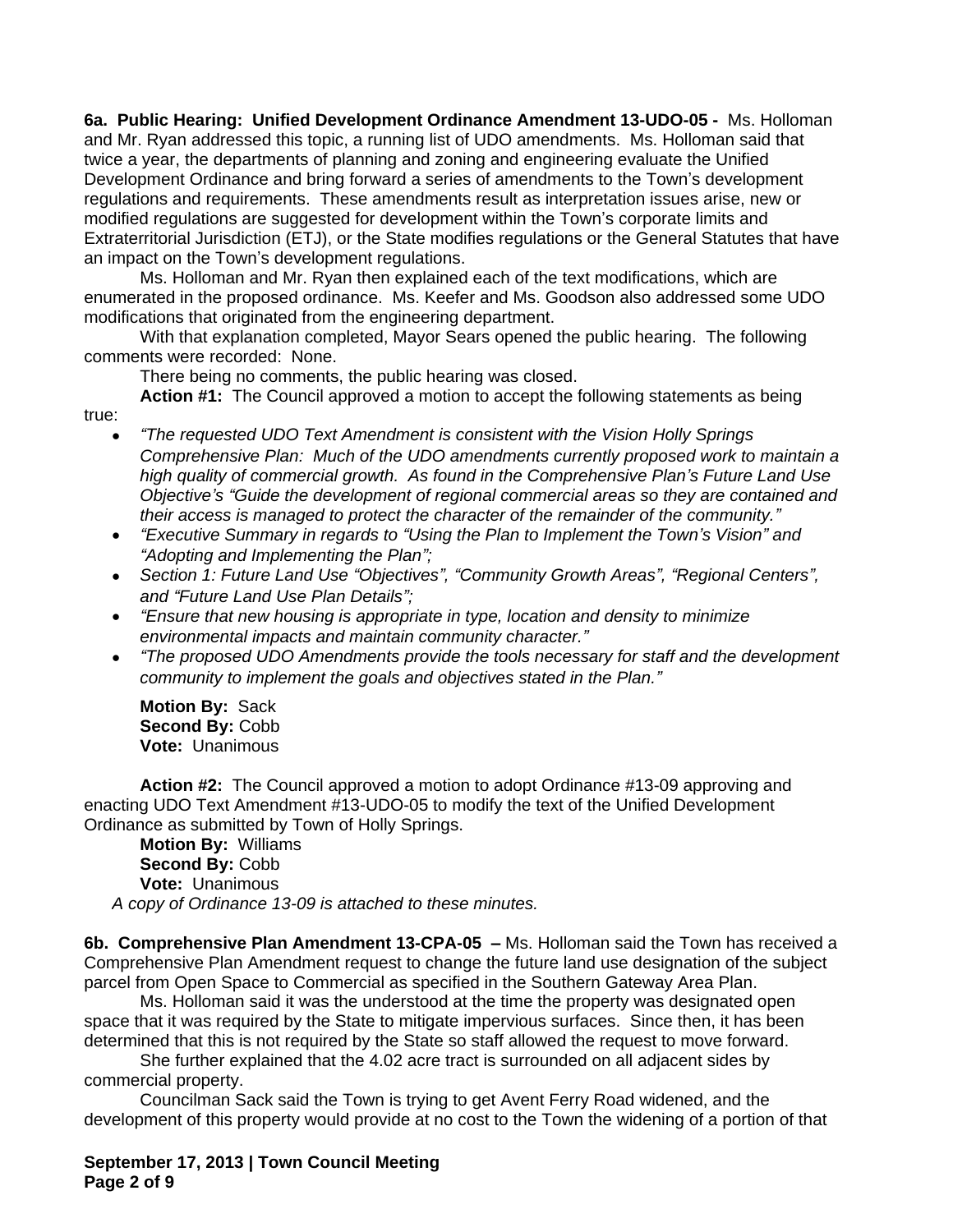total roadway. The developer would have to widen the roadway on his side of the roadway along his frontage.

With that explanation completed, Mayor Sears opened the public hearing. The following comments were recorded:

Joe Hodges, 404 Texana Way - Mr. Hodges asked the Council to not approve the comprehensive plan amendment. He said Avent Ferry Road has traffic congestion and the widening of the road in front of the subject property would not adequately relieve the problem. He noted that Avent Ferry Road is a Harris Plant evacuation plan.

Bridgette Egerdahl 508 Cline Falls Drive – Ms. Egerdahl lives near the end of Cline Falls Drive and is concerned that the woods at the end of her street would be transformed into a commercial property. She is concerned that her street might be stubbed into the property and create a secondary entrance. She was concerned about her property values as commercial zoning is placed so close to her home.

There being no further comments, the public hearing was closed.

**Action:** The Council approved a motion to adopt Resolution #13-36 approving Comprehensive Plan Amendment #13-CPA-05 to change the Future Land Use Designation of 4.07 acres of Wake County PIN #0648661838 from Open Space to Commercial as submitted by Sean Dolle of Grounded Engineering.

**Motion By:** VanFossen

**Second By:** Sack

**Vote:** The motion carried following a 4-1 vote. Councilmen Cobb, VanFossen and Sack and Councilwoman Williams voted for the motion. Councilwoman Lee voted against. *A copy of Resolution 13-36 is attached to these minutes.*

**6c. Public Hearing: Rezoning Petition 13-REZ-09 –** Ms. Holloman said the Town has received a request to rezone one parcel totaling approximately 4.07 acres from PUD: Planned Unit Development to LB: Local Business. The parcel is located along Avent Ferry Road between Piney Grove Wilbon Road and Chandler Springs Drive.

She called the allowed uses appropriately scaled for a neighborhood with uses that are not high intensity. She noted buffer requirements that would be in place at development of the property.

Councilwoman Lee asked what types of uses could be located there, and she added that she is concerned about traffic on Avent Ferry Road and what kind of impact a commercial zone would have on it.

Ms. Parrish said the site is small in comparison to the traffic problem on Avent Ferry Road. She noted Main Street extension and environmental restrictions on the property that would limit development.

With that explanation completed, Mayor Sears opened the public hearing. The following comments were recorded:

Robert Castillo, 1200 Avent Ferry Road – Mr. Castillo opposes the rezoning because he does not want to hear any more noise. He said the fire station is a noisy neighbor, and he complained that people on Avent Ferry Road try to use his driveway to get around stalled traffic. He said getting out of his driveway onto Avent Ferry Road often takes a long time and he believes the commercial zone will make it worse.

Gerald Holleman, 5625 Easton Street - Mr. Holleman said he is opposed to any rezoning on Avent Ferry Road until it is improved as an evacuation route. He said North Carolina Department of Transportation has forgotten about southern Wake County.

There being no further comments, the public hearing was closed.

**Action #1:** The Council approved a motion to accept the following statement as being true: *"The requested zone map change from PUD: Planned Unit Development to LB: Local Business is consistent with Vision Holly Springs: Comprehensive Plan (amendment) since the plan designates this area for small scale commercial uses."*

**Motion By:** VanFossen

**September 17, 2013 | Town Council Meeting Page 3 of 9**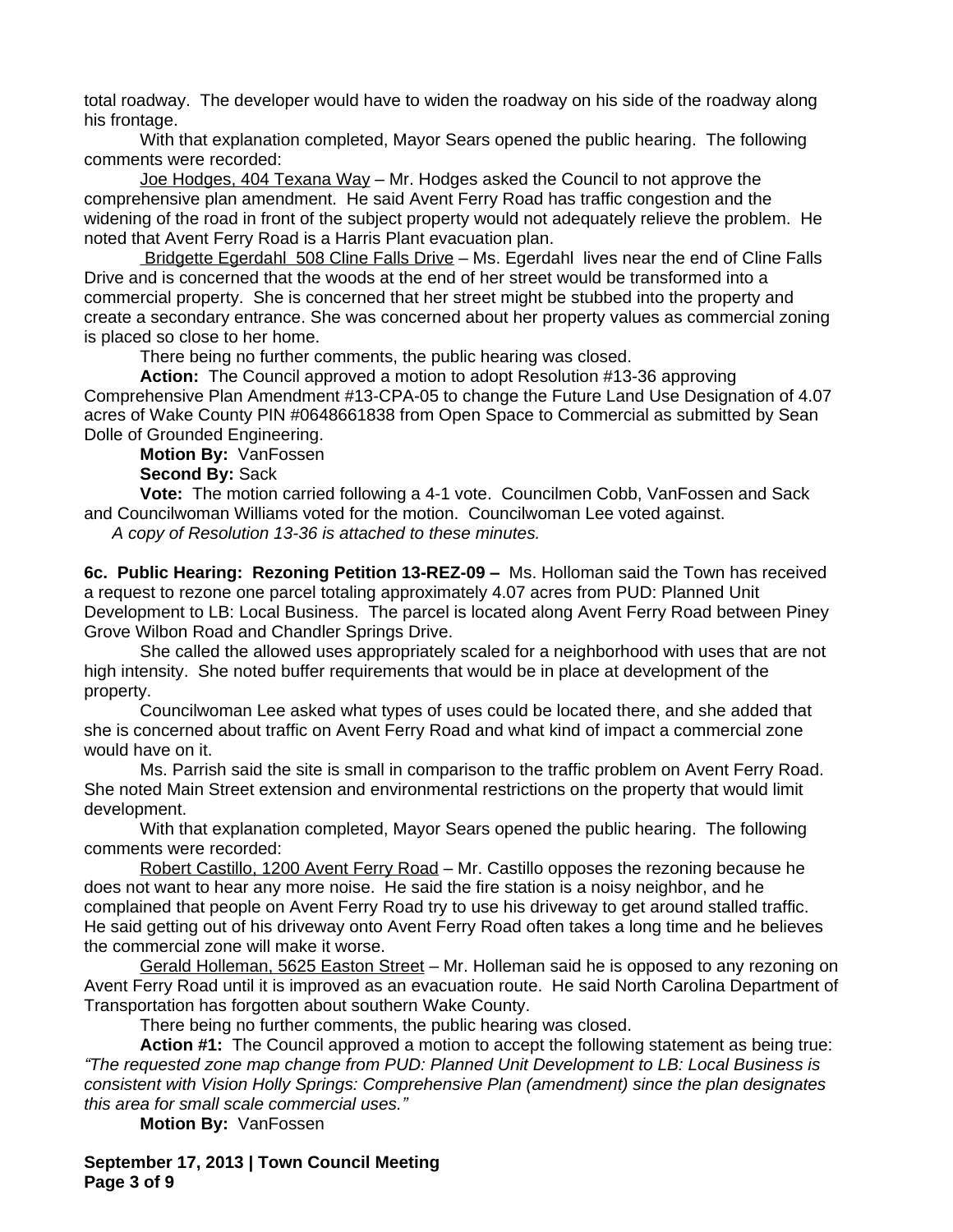### **Second By:** Sack

**Vote:** The motion carried following a 4-1 vote. Councilmen Cobb, VanFossen and Sack and Councilwoman Williams voted for the motion. Councilwoman Lee voted against.

**Action #2:** The Council approved a motion to adopt Ordinance 13-REZ-09 to approve Zone Map Change Petition #13-REZ-09 to change the zoning of 4.07 acres of Wake County PIN # 0648661838, as described in the ordinance and recorded in the minutes, from PUD: Planned Unit Development to LB: Local Business as submitted by Sean Dolle of Grounded Engineering.

**Motion By:** VanFossen

**Second By:** Sack

**Vote:** The motion carried following a 4-1 vote. Councilmen Cobb, VanFossen and Sack and Councilwoman Williams voted for the motion. Councilwoman Lee voted against. *A copy of Rezoning Ordinance 13-REZ-09 is attached to these minutes.*

At this time, Councilman VanFossen asked to be excused because he did the original plan for the subject property of the next item on the agenda.

**Action**: The Council approved a motion to excuse Councilman VanFossen due to his association with the subject property.

**Motion By:** Sack **Second By:** Cobb **Vote:** Unanimous

**6d. Public Hearing: Rezoning Petition 13-REZ-08 –** Mr. Ryan said the Town has received a request to rezone property at 301 Grigsby Avenue, located at the intersection of Grigsby Avenue and Rogers Street. The applicant is requesting to rezone the property from R-10: Residential to TV: Town Village. A single family dwelling currently exists on the 0.16 acre property. He said the property is located within the Village District Area Plan, and the requested TV: Town Village zoning district is consistent with the Mixed Use land use designation.

With that explanation completed, Mayor Sears opened the public hearing. The following comments were recorded:.

Larry Fleszar, 400 Nevis Drive – Mr. Fleszar is the applicant and spoke in favor of the rezoning so that he can proceed with property improvements and rezoning is required due to its nonconformance.

There being no further comments, the public hearing was closed.

**Action #1:** The Council approved a motion to accept the following statement as being true: *"The requested zone map change from R-10: Residential to TV: Town Village is consistent with the Vision of Holly Springs Comprehensive Plan since the Future Land Use Plan and the Village District Area Plan indicate this property as Mixed Use and the TV: Town Village district allows for a wide range of commercial, business, and residential land uses."*

**Motion By:** Cobb **Second By:** Williams **Vote:** Unanimous

**Action #2:** The Council approved a motion to adopt Ordinance 13-REZ-08 to approve Zone Map Change Petition #13-REZ-08 to change the zoning of 0.16 acres of Wake County PIN # 0649907718, as described in the ordinance and recorded in the minutes, from R-10: Residential to TV: Town Village as submitted by Lawrence and Gail Fleszar.

**Motion By:** Cobb **Second By:** Williams **Vote:** Unanimous *A copy of Rezoning Ordinance 13-REZ-08 is attached to these minutes.*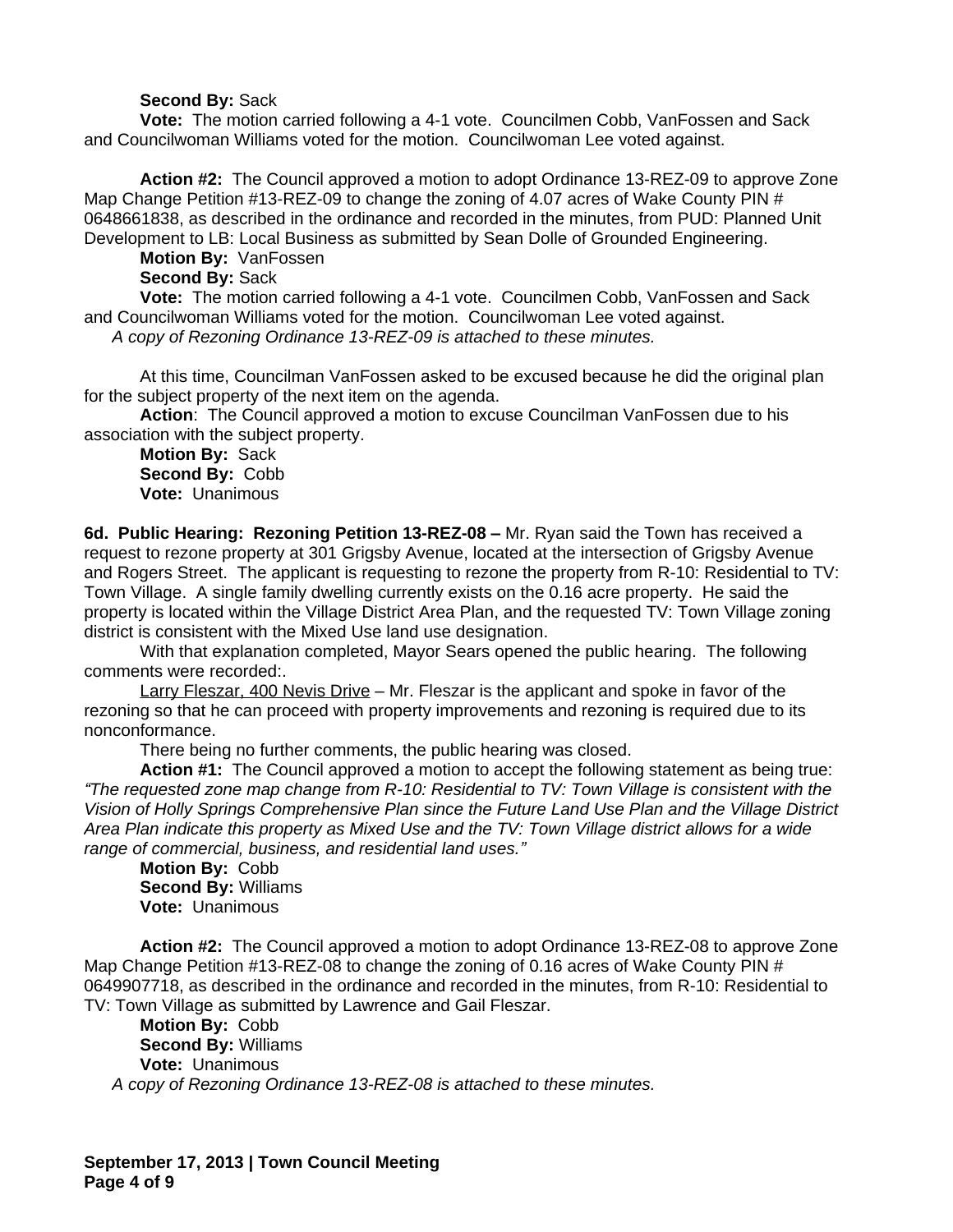**Action:** The Council approved a motion to readmit Councilman VanFossen into the meeting.

**Motion By:** Cobb **Second By:** Sack **Vote:** Unanimous

**6e. Public Hearing: Rezoning Petition 13-REZ-10 –** Ms. Holloman said the Town has received a request to rezone three parcels totaling approximately 2.01 acres from R-15: Residential and R-MF-8: Residential to LB: Local Business. She said the parcels are located along Avent Ferry Road between G.B. Alford Highway and Cotten Lane. The intent, she said, would be to provide a wide range of uses for the benefit of neighbors.

Councilman Cobb noted that the required neighborhood meeting had been held and minutes indicated that there were no concerns of neighbors.

With that explanation completed, Mayor Sears opened the public hearing. The following comments were recorded: None.

There were no comments, and the public hearing was closed.

Councilman Sack noted that the rezoning would compliment the development of the Rex property into a hospital

**Action #1:** The Council approved a motion to accept the following statement as being true: *"The requested zone map change from R-15 and R-MF-8 to LB is consistent with Vision Holly Springs: Comprehensive Plan since the plan designates this area for a wide range of commercial uses."*

**Motion By:** Williams **Second By:** VanFossen **Vote:** Unanimous

**Action #2:** The Council approved a motion to adopt Ordinance 13-REZ-10 to approve Zone Map Change Petition #13-REZ-10 to change the zoning of approximately 2.01 acres of Wake County PINs# 0648891455; 0648892529; and 0648893512, as described in the ordinance and recorded in the minutes, from R-15: Residential and R-MF-8: Residential to LB: Local Business as submitted by Withers & Ravenel.

**Motion By:** Williams **Second By:** Cobb **Vote:** Unanimous *A copy of Rezoning Ordinance 13-REZ-10 is attached to these minutes.*

**6f. Public Hearing: Rezoning Petition 13-REZ-11 – Mr. Ryan said the Town has received a** request to rezone property at 3519 Crittenden Lane, located southeast of the intersection of N. Main Street and Sunset Lake Road/Old Smithfield Road in the northern portion of the Town limits. The applicant is requesting to rezone the property from R-MF-8: Multifamily Residential to R-10: Residential. The parcel was rezoned in 2000 to R-10 SUD: Residential Special Use District in order to allow for a multi-family building to be constructed with a Special Use Permit. An eight-unit senior apartment building originally was proposed for this site back in 2001; however, plans for that project never came to fruition and the property has remained vacant since.

He said in 2002, the new Unified Development Ordinance was adopted, and this parcel was given the designation of R-MF-8: Residential Multi-family in order to conform to the new zoning classifications of the UDO. The applicant is requesting the zoning of this property be designated back to R-10: Residential district.

Mr. Ryan said that while staff believes that the requested R-10: Residential zoning designation is not in conformance with the mixed use designation of the Future Land Use Plan, the R-10: Residential district provides an appropriate density and compatible use for the area along Crittenden Lane. Staff believes that the R-MF-8: Multifamily Residential zoning district is much less compatible with existing land uses surrounding the property. Since the area surrounding Crittenden

**September 17, 2013 | Town Council Meeting Page 5 of 9**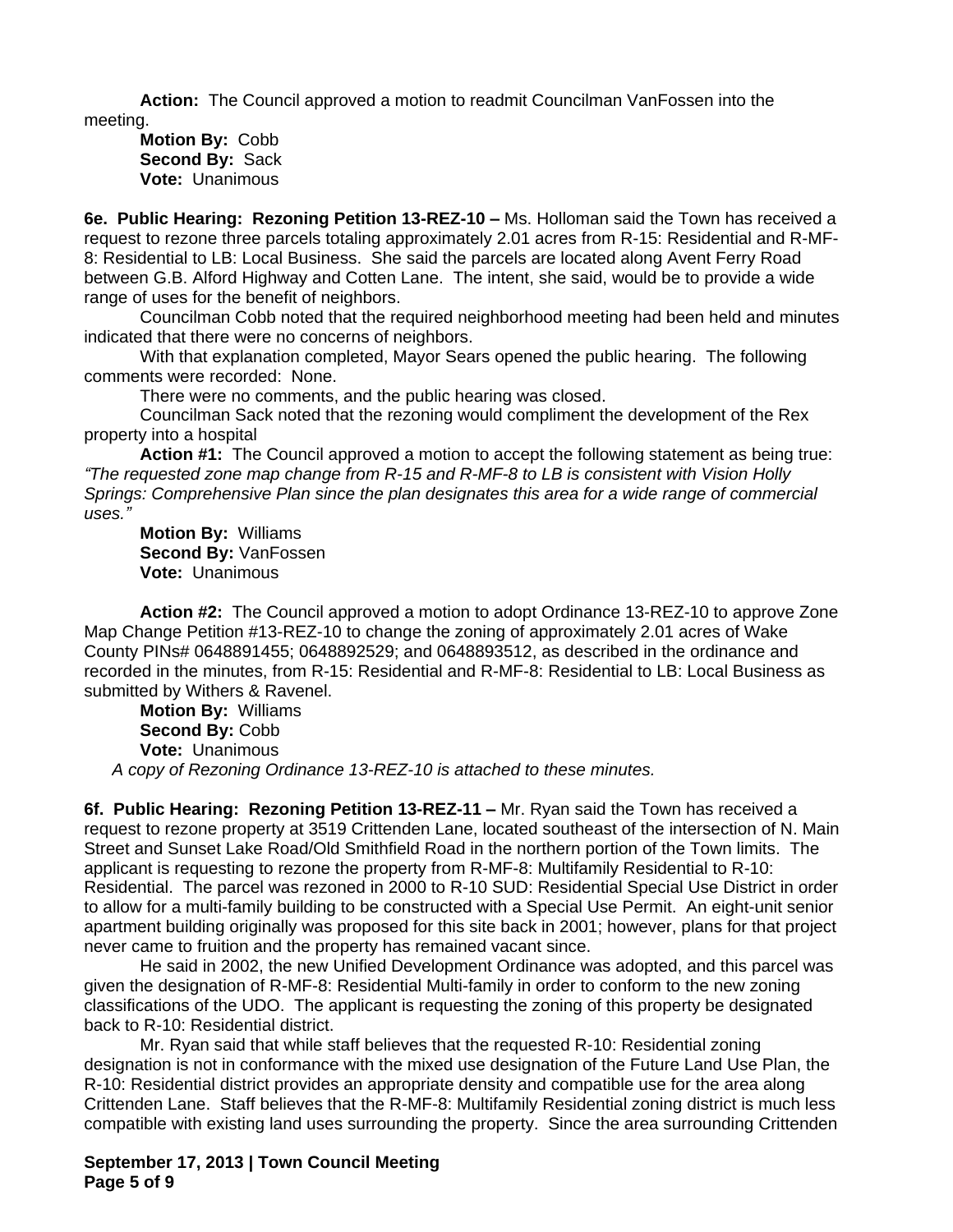Lane remains largely undeveloped, a mix of uses including commercial, business, and residential, is possible once the area becomes more developed in the future.

With that explanation completed, Mayor Sears opened the public hearing.

There were no comments, and the public hearing was left opened.

**Action:** The Council approved a motion to continue the public hearing on proposed Zone Map Change Petition #13-REZ-11 to the Oct. 1, 2013 Town Council meeting.

**Motion By:** Sack **Second By:** Williams **Vote:** Unanimous

**6g. Public Hearing: Rezoning Petition 13-REZ-12 –** Ms. Holloman said the Town has received a request to rezone one parcel totaling approximately 0.42 acres from R-15: Residential to LB: Local Business. The parcel is located along Avent Ferry Road between G.B. Alford Highway and Elm Street.

With that explanation completed, Mayor Sears opened the public hearing.

There were no comments, and the public hearing was left opened.

**Action:** The Council approved a motion to continue the public hearing on proposed Zone Map Change Petition #13-REZ-12 to the Oct. 1, 2013 Town Council meeting.

**Motion By:** Cobb **Second By:** Sack **Vote:** Unanimous

At this time, Councilman VanFossen asked to be excused because he did the architectural work for the subject property of the next item on the agenda.

**Action**: The Council approved a motion to excuse Councilman VanFossen due to his association with the subject property.

**Motion By:** Sack **Second By:** Cobb **Vote:** Unanimous

**6h. Public Hearing: Special Exception Use Petition 13-SEU-03 – Mr. Ryan said the Town has** received a request for a Special Exception Use for a 5,000 square foot fitness center to be located at 121 Quantum Street. The property is 1.29 acres and is located in the Omni Business Park.

He said the fitness center is proposing to use the existing building on the property. No exterior building modifications are proposed for the project; however, the existing pavement area would be restriped to accommodate additional parking. The property includes a total of 22 parking spaces on the eastern side of the property and directly adjacent to the building. An additional nine parking spaces will be striped using existing pavement. The site would be accessed by the driveway located on Quantum Street.

He said in conjunction with the Special Exception Use request, the applicant has submitted an application for a waiver of regulations of UDO Section 7.04, Off-Street Parking Regulations for Petition #13-SEU-03 for Omni Fitness Center, to allow for a reduction in the number of off-street parking spaces by two spaces, or six percent, from 33 parking spaces to 31 parking spaces.

Councilwoman Williams asked why the two spaces were not added at this time.

With that explanation completed, Mayor Sears opened the public hearing to accept sworn testimony. The following testimony was recorded under oath administered by the Deputy Town Clerk:

David Sharpe, the applicant – Mr. Sharpe responded to the question. He said the person building the fitness center based his business plan on an industry standard of 22 spaces. He said the Town is requiring 33 spaces, and he is trying to meet his tenants needs and the Town's needs by banking the two spaces.

Rick Borelli -- Mr. Borelli is the tenant and testified that the industry standard is 22 for his size of club and expected use.

**September 17, 2013 | Town Council Meeting Page 6 of 9**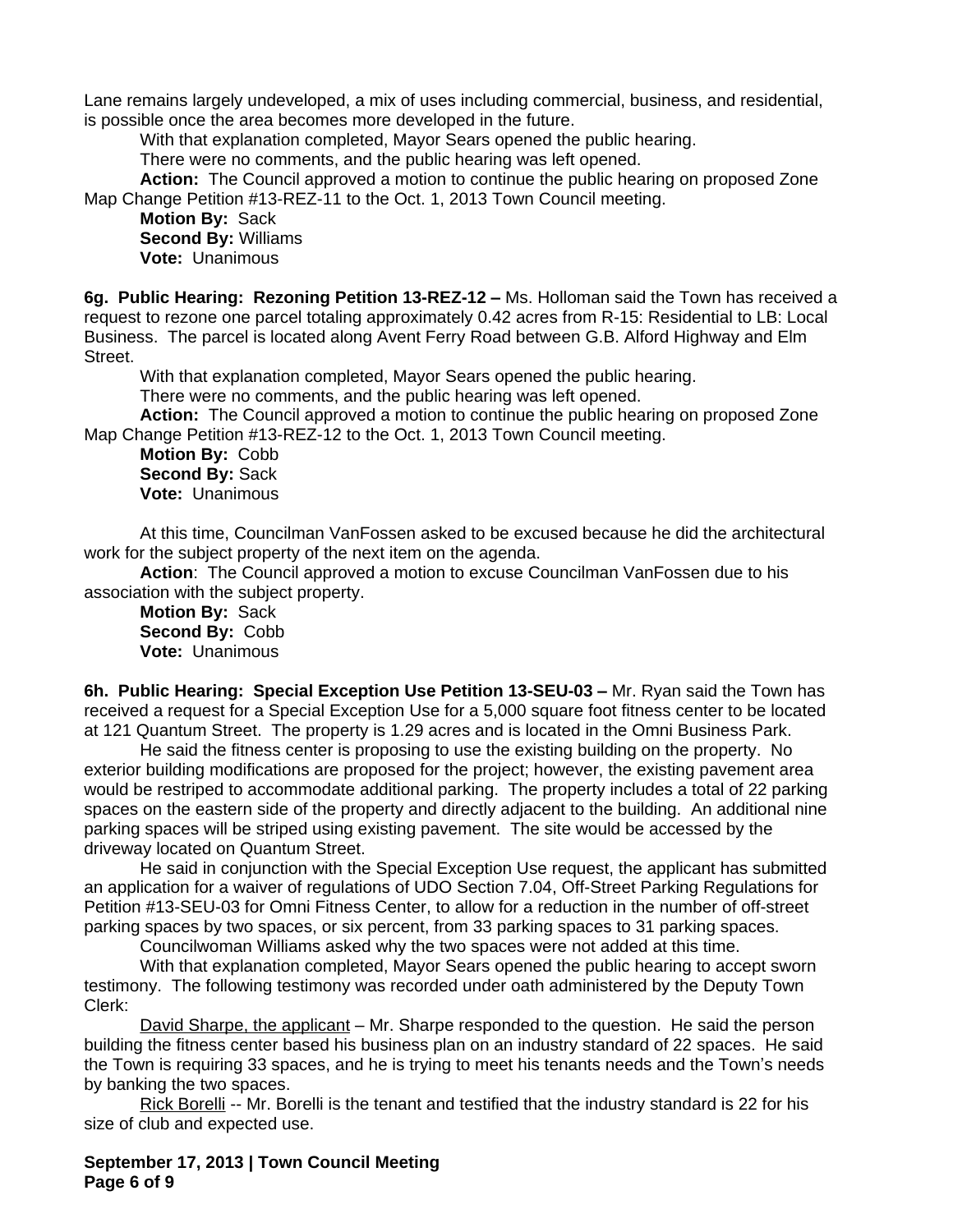There being no further testimony, the public hearing was closed.

**Action #1:** The Council approved a motion to make and accept the findings of fact to be recorded in the minutes for Special Exception Use Petition #13-SEU-03 for Omni Park Fitness Center to allow a Fitness Center in the RT: Research and Technology District as submitted by David Sharpe.

# Special Exception Use Findings of Fact:

A special exception use may only be granted upon the presentation of sufficient evidence to enable a written determination that:

- a. The proposed use will not be injurious to the public health, safety, comfort, community moral standards, convenience or general welfare;
- b. The proposed use will not injure or adversely affect the adjacent area;
- c. The proposed use will be consistent with the character of the district, land uses authorized therein, and the Town of Holly Springs Comprehensive Plan;
- d. The proposed use shall conform to all development standards of the applicable district (unless a waiver of such development standards is requested as part of the special exception use petition and approved as set forth above, in which case the proposed use shall conform to the terms and conditions of such waiver).
- e. Access drives or driveways are or will be sufficient in size and properly located to: ensure automotive and pedestrian safety and convenience, traffic flow as set forth in Section 7.09 – Pedestrian Circulation and Vehicular Area Design; and, control and access in case of fire or other emergency;
- f. Off-street parking areas, off-street loading areas, trash enclosures, trash pick-up and removal, and other service areas are located so as to be safe, convenient, allow for access in case of emergency, and to minimize economic, glare, odor, and other impacts on adjoining properties and properties in the general neighborhood;
- g. The lot, building or structure proposed for the use has adequate restroom facilities, cooking facilities, safety equipment (smoke alarms, floatation devices, etc.), or any other service or equipment necessary to provide for the needs of those persons whom may work at, visit or own property nearby to the proposed use;
- h. Utilities, schools, fire, police and other necessary public and private facilities and services will be adequate to handle the needs of the proposed use;
- i. The location and arrangement of the use on the site, screening, buffering, landscaping, and pedestrian ways harmonize with adjoining properties and the general area and minimize adverse impacts; and,
- j. The type, size, and intensity of the proposed use (including but not limited to such considerations as the hours of operation and numbers of people who are likely to utilize or be attracted to the use) will not have significant adverse impacts on adjoining properties or the neighborhood.

**Motion By:** Sack **Second By:** Cobb **Vote:** Unanimous

*A* c*opy of Special Exception Use Petition 13-SEU-03 addressing the findings of fact is attached to these minutes.*

**Action #2:** Having made necessary findings of fact, the Council approved a motion to approve a waiver of regulations of UDO Section 7.04, Off-Street Parking Regulations for Petition #13-SEU-03 for Omni Fitness Center to allow for a reduction in the number of off-street parking spaces by two spaces, or six percent, from 33 parking spaces to 31 parking spaces as submitted by David Sharpe, with the following two conditions:

- 1. All parking spaces shall be striped in accordance with Town standards.
- 2. If deemed necessary at any time, the two parking spaces placed into the land banked area shall be constructed.

**Motion By:** Cobb

**September 17, 2013 | Town Council Meeting Page 7 of 9**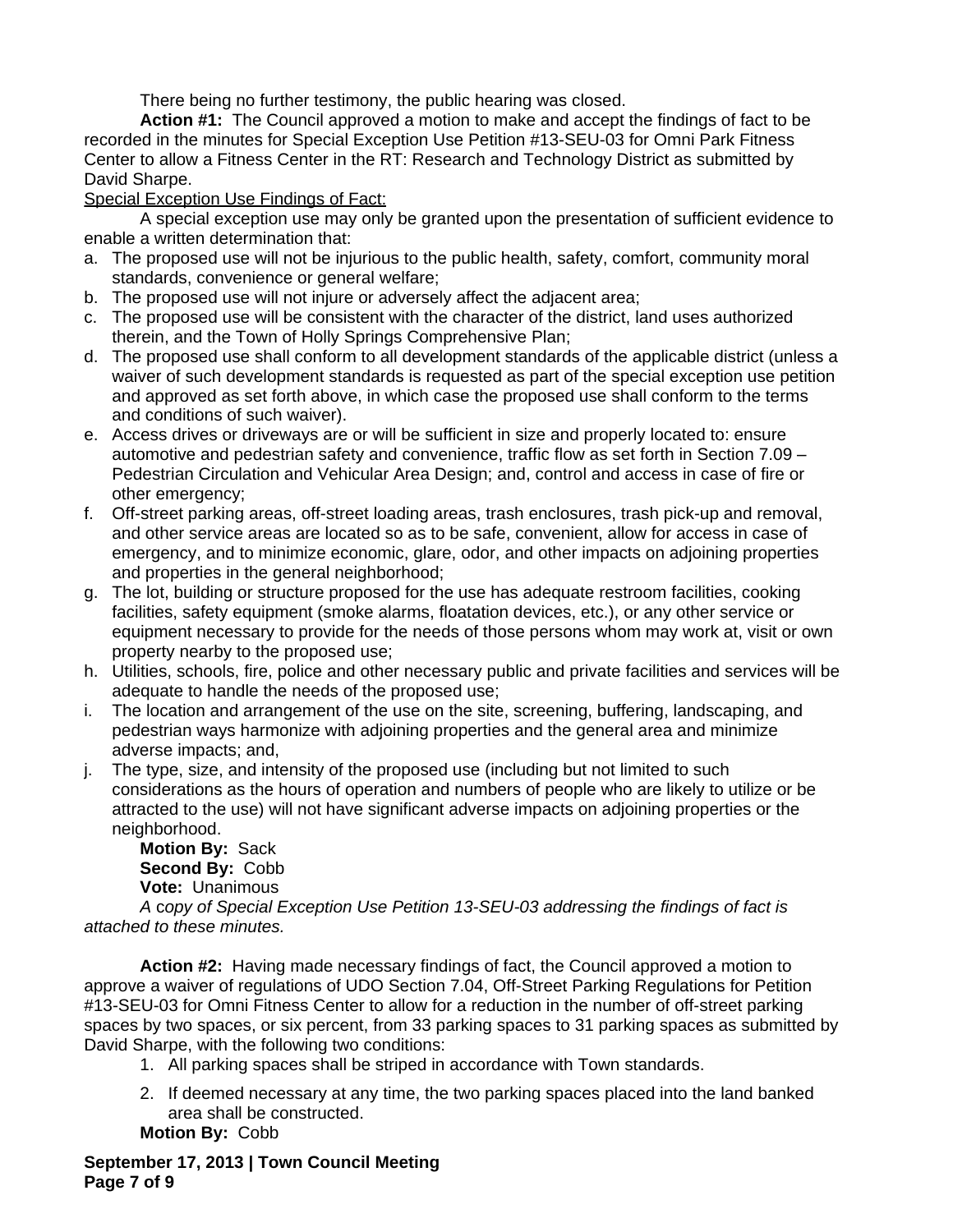# **Second By:** Sack

**Vote:** Unanimous

*A* c*opy of the variance application addressing the findings of fact is attached to these minutes.*

**Action #3:** Having made findings of fact, the Council approved a motion to approve Special Exception Use Petition #13-SEU-03 for Omni Fitness Center as prepared by David Sharpe with the following condition:

> 1. Business operations must adhere to the evidence submitted by the applicant as stated in the findings of fact submitted in conjunction with 13-SEU-03.

**Motion By:** Williams **Second By:** Cobb **Vote:** Unanimous

**Action:** The Council approved a motion to readmit Councilman VanFossen into the meeting.

**Motion By:** Cobb **Second By:** Sack **Vote:** Unanimous

**7. Consent Agenda:** The Council approved a motion to approve all items on the Consent Agenda. The motion carried following a motion by Councilman Sack, a second by Councilman Cobb and a unanimous vote. The following actions were affected:

7a. Minutes – The Council approved minutes of the Council's regular meeting held Sept. 3, 2013.

7b. Budget Amendment Report – The Council received monthly report of amendments to the FY 2013-14 budget approved by the interim town manager. *A copy of the budget amendment report is attached to these minutes.*

7c. Budget Amendment, \$1,079,525 - The Council adopted an amendment to the FY 2013-14 budget in the amount of \$1,079,525 to transfer funds from Water Reserves to cover Harnett County capacity debt payment and water tank maintenance. *A copy of the budget amendment is attached to these minutes.*

7d. Job Reclassifications – The Council approved changes to four personnel positions.

**8a. Holly Springs Business Park NCDOT Funding** – Ms. Sudano said that over the past nine months or so, the Town has pursued funding for a new roadway extension into the Holly Springs Business Park after the current connection (Irving Parkway) was converted to a right-in/right-out by the superstreet road improvements recently undertaken in the area. She said that Carl Dean and Mayor Sears were successful in procuring a special appropriation to fund this project from both Senator Tamara Barringer and Representative Nelson Dollar.

Ms. Sudano said the engineer's preliminary cost opinion was \$1.1 million (construction portion around \$900,000.) Since initial estimating, the cost projections have been refined and revised to include land acquisition, permitting, and other expenses. The latest cost estimate is \$1.4 million, although every effort will be made to reduce this cost. The attached NCDOT municipal agreement and resolution provides for a \$400,000 contribution toward the project.

The Town will be responsible for the balance of costs.

Town staff likely will recommend funding the Town portion of this project out of a combination of water reserves (for a waterline) and street reserves. This would be solidified once design is complete and construction numbers are known.

**Action:** The Council approved a motion to adopt Resolution 13-37 to enter into a municipal agreement with NCDOT to accept funding participation in the construction of additional access for Holly Springs Business Park.

**Motion By:** VanFossen

**September 17, 2013 | Town Council Meeting Page 8 of 9**